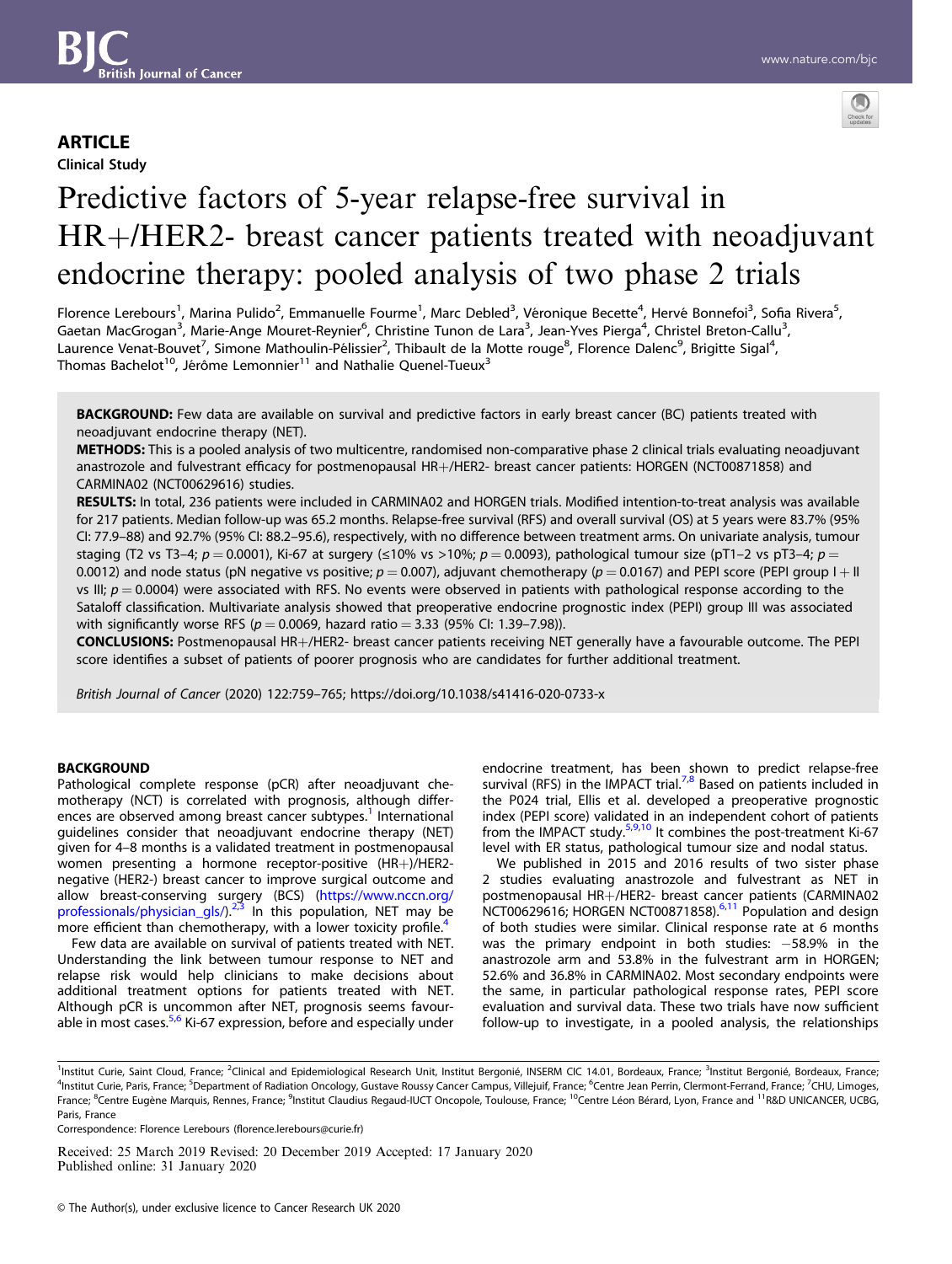# 760

between the baseline and post-NET tumour characteristics, and 5-year RFS.

#### **METHODS**

#### Study design and procedures

This is an exploratory prognostic, pooled analysis of two multicentre, randomised (1:1) non-comparative phase 2 clinical trials evaluating neoadjuvant anastrozole and fulvestrant efficacy for postmenopausal HR+/HER2- breast cancer patients: HORGEN and CARMINA02 (UCBG 0609) studies that have been previously published.<sup>[6,11](#page-5-0)</sup> In both trials, clinical response rate according to RECIST v1.1 was the primary endpoint.<sup>[12](#page-5-0)</sup> RFS and OS at 5 years were secondary endpoints in both trials.

Both trials were conducted in accordance with the Declaration of Helsinki and Good Clinical Practice guidelines. All patients gave written informed consent. These studies were authorised by the French Health Authority, and were approved by the local ethics committee.

Eligibility criteria for both studies were postmenopausal patients with histologically confirmed, untreated, invasive, HR+/HER2- (HER2+ allowed in HORGEN), operable, T2–T4 (noninflammatory), N0–N3 (CARMINA02) or N0–N1 (HORGEN), nonmetastatic (M0) breast cancer. Patients with histological grade III tumours were non-eligible if <65 years old. In the present pooled study, patients from HORGEN study with HER2+ disease at inclusion were excluded, as well as patients from CARMINA02 with N2–N3 node status.

In both studies, eligible patients were randomised to receive anastrozole (per os, 1 mg daily) or fulvestrant (intramuscular, 500 mg on D1, D15 and D29 and then every 4 weeks) for 4–6 months before surgery. Each centre decided on adjuvant treatment according to the local policy.

For the pooled analysis, the following procedures have been employed: clinical response was assessed by using RECIST v1.1.<sup>[12](#page-5-0)</sup> Pathological response was assessed using the Sataloff classification, $13$  with objective response defined as TA or TB combined with NA or NB. Ki-67 was scored centrally in a blinded manner, according to the recommendations of Dowsett et al., by counting at least 1000 tumour nuclei per sample after staining with mib1 antibody.<sup>[14](#page-5-0)</sup> The PEPI score was calculated by combining  $pT$ ,  $pN$ , ER Allred score and Ki-67 at surgery, as previously published.<sup>[5](#page-5-0)</sup>

The primary endpoint of this pooled analysis was 5-year RFS in each treatment arm. Secondary endpoints included 5-year OS, prognostic factors of 5-year RFS and overall safety of the two pooled studies.

The following prognostic factors of RFS were explored: age (≤70 years vs >70), tumour (T2 vs T3–T4) and node (N0 vs N1) staging, histological type (ductal vs other), histological grade (I vs  $II+III$ ), treatment arm (anastrozole vs fulvestrant), clinical response (CR  $+$ PR vs SD $+$ PD), pathological response according to the Sataloff classification (pathological response defined as TA or TB+NA or NB), baseline and surgical ER Allred score (6–8 vs other) and Ki-67 expression (≤10% vs >10%), pathological tumour size (pT1–2 vs pT3–4), node status (pN negative vs positive), preoperative endocrine prognostic index (PEPI) group (groups I (score 0) +II (score < 4) vs group III (score  $\geq$  4)), adjuvant chemotherapy (no vs yes) and study (CARMINA02 vs HORGEN).

#### **Statistics**

RFS was measured on the modified intention-to-treat (mITT) population from the date of randomisation to the date of the following events, whichever occurred first: $15$  invasive ipsilateral breast tumour recurrence/progression; local invasive recurrence/ progression; regional invasive recurrence/progression; appearance/occurrence of metastatic recurrence; death (of any cause). mITT is defined as all randomised eligible patients who have started their allocated treatment. Patients were analysed in the arm they were allocated to. Exclusions from primary analysis had been assessed by the Steering Committee of the pooled study. Secondary endpoints were assessed on mITT population. OS was defined as the delay between the start date of treatment and the date of death (of any cause). Safety was assessed on all participants who have started their allocated treatment using the CTCAE v3.0 from the National Cancer Institute.

Quantitative variables were described by using mean and standard deviations (normality assumption satisfied). Other descriptive statistics (median, range and quartiles) were also used. Qualitative variables were described using frequency, percentage and 95% confidence interval (95% CI, binomial law).

Survival endpoints were analysed using the Kaplan–Meier (K–M) method. The median survival rates were reported with their 95% CI. Median follow-up was calculated using the reverse K–M method. Multivariate analyses were conducted based on Cox's proportional risk method, and after checking the risk proportionality hypothesis. Univariate Cox regression analysis was performed first to assess the association between each variable and RFS, followed by multivariate Cox regression analysis after selecting factors from univariate regressions that showed statistically significant association with survival with  $p < 0.15$ . For the final multivariate model, only factors statistically significant at  $p < 0.05$ , based on the Wald or likelihood ratio test if appropriate, after adjustment for the other factors, will then be introduced in the final model. Stepwise multivariable regression analysis with backward selection was also performed.

#### RESULTS

#### Trial conduct and patient's cohort

From October 2007 to April 2013, 236 patients were included, 116 in CARMINA02 and 120 in HORGEN. mITT analysis was available for 217 patients. In total, 19 patients were excluded: 6 from CARMINA02 (4 staged N2 or N3 and 2 bilateral breast cancer) and 13 from HORGEN (5 HER2-positive tumours, 4 patients <65 years old with grade III tumours, 1 staged N2, 1 with distant metastases at diagnosis and 2 patients not treated) (study flowchart, Fig. [1](#page-2-0)). In total, 111 patients received anastrozole (ANA) and 106 fulvestrant (FUL). Baseline characteristics of the 217 patients were well balanced between treatment arms (Table [1\)](#page-3-0).

#### Clinical response and surgery outcome

An objective clinical response was observed in 62 (55.9%) patients in the ANA arm and 47 (44.3%) in the FUL arm. Based on clinical response, 211 patients underwent surgery after 4–6 months of NET. BCS was done in 67 (60.4%) patients in the ANA arm and 56 patients (52.8%) in the FUL arm (Table [2](#page-3-0)). No pCR was observed. A pathological response according to the Sataloff classification was observed in 20 (18%) and 14 (13.2%) patients in the ANA and FUL arms, respectively (Table 2). The distribution of the whole population according to the Sataloff classification is provided as Supplementary Table 1.

In total, 21.7% of patients received adjuvant chemotherapy (25 in ANA and 22 in FUL arm).

Thirty seven Ki-67 expression levels at surgery were missing, precluding the evaluation of the PEPI score in those cases. The PEPI score was available for 170 patients (92 in ANA arm and 78 in FUL arm). Seventeen patients (18.5%) in ANA arm and 10 (12.8%) in FUL arm had a PEPI score 0 (group I), 39 (42.4%) and 38 (48.7%) a score <4 (group II) and 36 (39.1%) and 30 (38.5%) a score ≥4 (group III) (Table [2](#page-3-0)). The breakdown for each score for anastrozole and fulvestrant is provided as Supplementary Table 2.

Information on both the PEPI score and adjuvant chemotherapy was available for 159 patients. No adjuvant chemotherapy was performed in 22 patients in PEPI group I, whereas 9 of 75 (12%) and 30 of 62 (48.4%) patients in PEPI groups II and III, respectively, received adjuvant chemotherapy.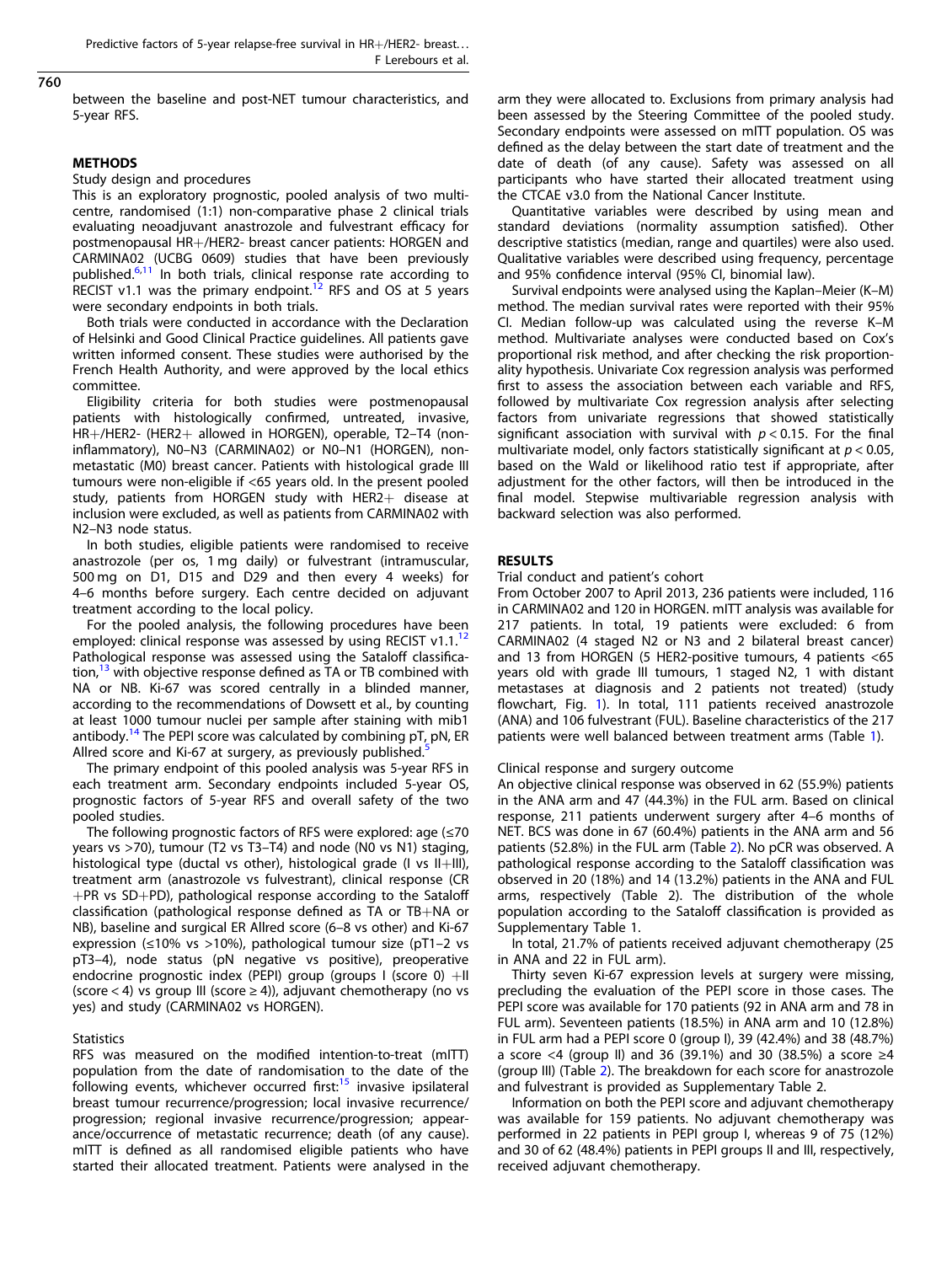Predictive factors of 5-year relapse-free survival in HR+/HER2- breast. . . F Lerebours et al.

<span id="page-2-0"></span>

Fig. 1 Study flowchart.

#### Safety

The safety data were available for 234 patients, 119 in arm A and 115 in arm B (Table  $3$ ).

Toxicities were grade 1 or 2 muscular/bone/joint pain, hot flashes, asthenia, nausea, headache, weight gain and injection site reaction for fulvestrant. Grade 3 hot flashes, pain or asthenia were observed in seven patients. No grade 4 toxicity was observed.

#### Survival analysis

Median follow-up was 65.2 months (95% CI: 64.4–66).

In total, 39 events (18.0% of the mITT population) were observed: 18 deaths (8.3% of mITT population) (8 in ANA arm and 10 in FUL arm) including 8 deaths from breast cancer relapse, 3 from other primary cancer, 1 post-surgical heart failure and 6 from unknown cause, and 30 relapses (13.8% of mITT population) (15 in ANA arm and 15 FUL arm) including 20 distant metastases, 4 loco-regional relapses, 3 both loco-regional and metastatic relapses and 3 disease progressions.

RFS and OS at 5 years were 83.7% (95% CI: 77.9–88.0) and 92.7% (95% CI: 88.2–95.6), respectively. No difference was observed between treatment arms.

#### Prognostic factors

Univariate and multivariate analyses are shown in Table [4.](#page-4-0) On univariate analyses, tumour staging (T3–4 vs T2;  $p = 0.0001$ ), Ki-67 at surgery (>10% vs ≤10%;  $p = 0.0093$ ), pathological tumour size (pT3–4 vs pT1–2;  $p = 0.0012$ ), node status (pN positive vs negative;  $p = 0.0004$ ), adjuvant chemotherapy (yes vs no;  $p = 0.0167$ ) and PEPI group (III vs  $I + II$ ;  $p = 0.0004$ ) were associated with RFS.

This last finding indicates that patients assigned to PEPI group III have a significantly higher risk of death or relapse than patients assigned to PEPI groups I–II. Since PEPI appears to have a prognostic effect on RFS, it has been decided to not include its components (pN, pT, Ki-67 and ER Allred score at surgery), although three of them are significant. Indeed, PEPI group is a variable that alone summarises the information of these four variables, and since 39 events were observed, the number of potential prognostic factors to include in the multivariable model must be minimised, due to a lack of power. It should be noted that, since only three tumours had baseline ER Allred score <6, this variable was not investigated in univariate analysis.

The proportionality assumption was not satisfied for the variable 'Pathological response', since no event was observed in patients with pathological response ( $n = 34$ , 15.7%). Hence, multivariate regression model was stratified on this variable.

The final multivariate model, including covariates with  $p$  value < 0.15 other than those that compose the PEPI score (tumour staging, baseline Ki-67, study, adjuvant chemotherapy and PEPI score), showed that PEPI group III was associated with significantly worse RFS ( $p = 0.007$ , hazard ratio = 3.33 [1.39; 7.98]). RFS curves according to the PEPI groups I+II vs III are shown in Fig. [2.](#page-4-0) The Kaplan–Meier plot for all three groups is provided as Supplementary Data (Supplementary Fig. 1).

Of note, a similar number of events were observed for patients in PEPI group III whether or not they received adjuvant chemotherapy (10 and 9 events, respectively).

#### **DISCUSSION**

In a selected population of postmenopausal patients with HR+/HER2- breast cancer, NET is efficient to improve surgical outcome and better tolerated compared with chemotherapy.<sup>[4](#page-5-0)</sup> Phase 3 NET trials have demonstrated clinical response rates in approximately half of patients with anti-aromatases, and an improvement of up to 40% of BCS rates.<sup>[9,10,16](#page-5-0),[17](#page-5-0)</sup> Nevertheless, few data are available on both survival and prognostic factors in these patients. Very little is known about the population that will require additional treatments.

761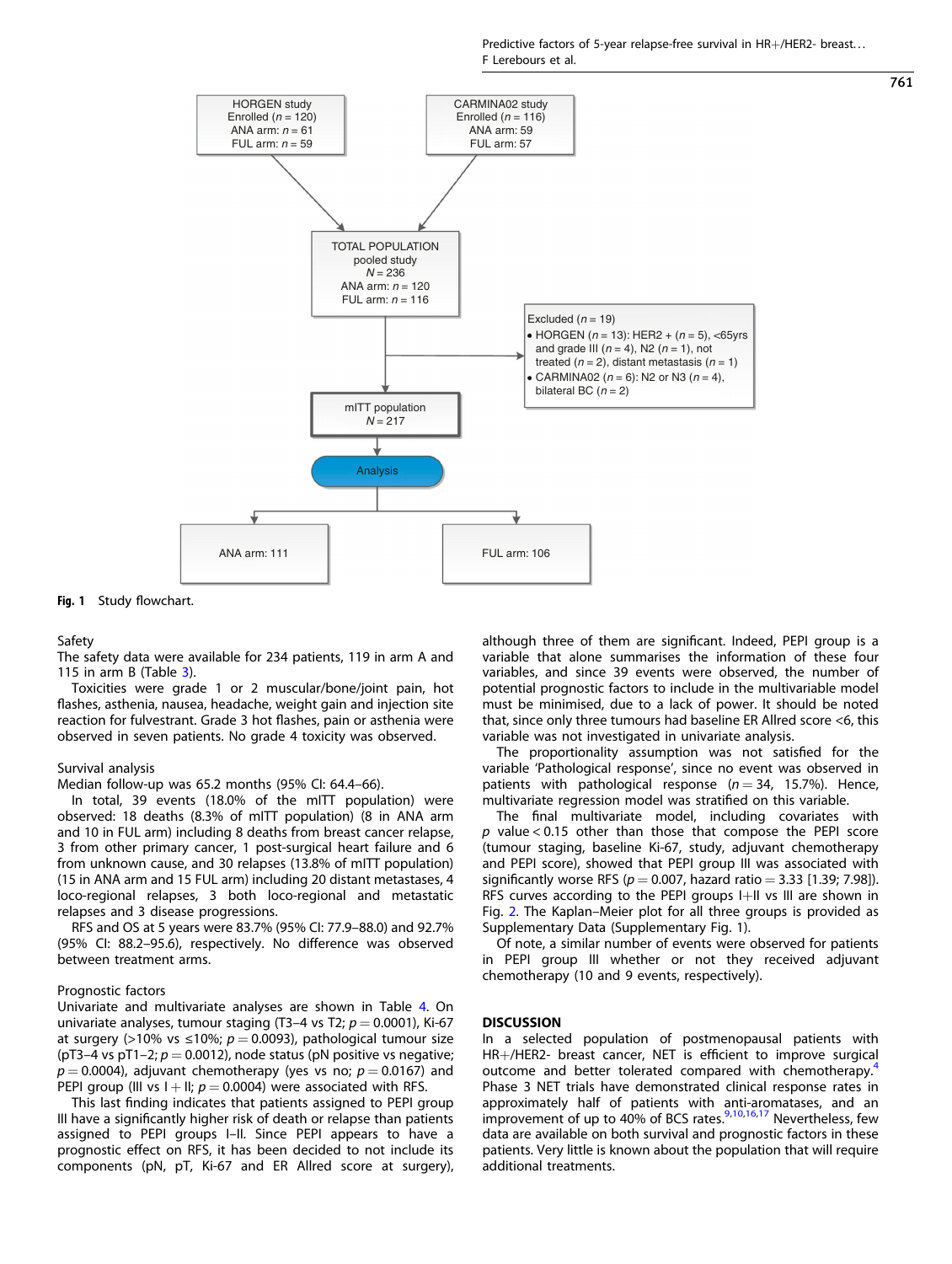Predictive factors of 5-year relapse-free survival in HR+/HER2- breast. . . F Lerebours et al.

<span id="page-3-0"></span>762

| Table 1.<br>Baseline characteristics of patients. |                   |                   |  |  |  |
|---------------------------------------------------|-------------------|-------------------|--|--|--|
|                                                   | Anastrozole n (%) | Fulvestrant n (%) |  |  |  |
| Age                                               |                   |                   |  |  |  |
| $\leq$ 70 years                                   | 59 (53.2)         | 46 (43.4)         |  |  |  |
| >70 years                                         | 52 (46.8)         | 60 (56.6)         |  |  |  |
| T                                                 |                   |                   |  |  |  |
| T <sub>2</sub>                                    | 87 (78.4)         | 73 (68.9)         |  |  |  |
| T <sub>3</sub>                                    | 13 (11.7)         | 18 (17.0)         |  |  |  |
| T <sub>4</sub>                                    | 11 (9.9)          | 15 (14.1)         |  |  |  |
| N                                                 |                   |                   |  |  |  |
| N <sub>0</sub>                                    | 77 (69.4)         | 67 (63.2)         |  |  |  |
| N <sub>1</sub>                                    | 34 (30.6)         | 39 (36.8)         |  |  |  |
| Histological type                                 |                   |                   |  |  |  |
| Ductal                                            | 73 (65.8)         | 63 (59.4)         |  |  |  |
| Lobular                                           | 34 (30.6)         | 38 (35.9)         |  |  |  |
| Other                                             | 4(3.6)            | 5(4.7)            |  |  |  |
| Histological grade                                |                   |                   |  |  |  |
| Grade 1                                           | 21 (18.9)         | 21 (19.8)         |  |  |  |
| Grade 2                                           | 82 (73.9)         | 73 (68.9)         |  |  |  |
| Grade 3                                           | 5(4.5)            | 10(9.4)           |  |  |  |
| <b>NA</b>                                         | 3(2.7)            | 2(1.9)            |  |  |  |
| Baseline ER Allred score                          |                   |                   |  |  |  |
| $4 - 5$                                           | 1(0.9)            | 2(1.9)            |  |  |  |
| $6 - 8$                                           | 110 (99.1)        | 104 (98.1)        |  |  |  |
| Baseline Ki-67                                    |                   |                   |  |  |  |
| ≤10%                                              | 38 (34.2)         | 34 (32.1)         |  |  |  |
| >10%                                              | 56 (50.5)         | 52 (49.0)         |  |  |  |
| <b>NA</b>                                         | 17 (15.3)         | 20 (18.9)         |  |  |  |
| NA not available.                                 |                   |                   |  |  |  |

pCR is considered a positive prognostic factor in breast cancer patients treated with NCT. Of note, the magnitude of the benefit from this pCR varies according to molecular subtype of the breast tumour.<sup>[1](#page-5-0)</sup>

The pCR rate ranges 1–15% in patients treated with NET. At surgery, after 4–6 months of NET, tumours often remain large with persistent node involvement when initially present.<sup>[4](#page-5-0),[18,](#page-5-0)[19](#page-6-0)</sup> Despite this, the prognosis is often good.<sup>[5,6,](#page-5-0)[19](#page-6-0)</sup> We report similar results in this study. With a median follow-up of more than 5 years, 30 relapses, of which 4 loco-regional only, and 8 deaths from breast cancer were observed. Longer follow-up may be required as  $HR+$ breast cancer patients tend to experience late relapses.<sup>[20](#page-6-0)</sup> Both CARMINA02 and HORGEN trials were non-comparative trials thus not designed to assess the superiority of either of the endocrine treatments in terms of clinical response. First-line treatment with fulvestrant gave longer progression-free survival compared with anastrozole in patients with advanced breast cancer in the FALCON trial. $21$  We did not observe any survival difference between anastrozole and fulvestrant given as neoadjuvant treatments.

The clinical response has been often used as the primary endpoint in NET trials. However, this assessment may be imprecise.<sup>[6,8](#page-5-0)</sup> Surgical outcome as an endpoint requires a baseline evaluation of the rate of radical surgery, and eligibility for BCS is subjective.<sup>[6](#page-5-0),[17](#page-5-0)</sup>

Assessment of pathological response is more precise than that of clinical response, although measurement of pathological tumour size may also be biased. However, pathological examination may also estimate the percentage of residual cancer

|                                                                      | Anastrozole n (%) | Fulvestrant $n$ (%) |  |  |  |
|----------------------------------------------------------------------|-------------------|---------------------|--|--|--|
| Surgery                                                              |                   |                     |  |  |  |
|                                                                      |                   |                     |  |  |  |
| Breast-conserving surgery                                            | 67 (60.4)         | 56 (52.8)           |  |  |  |
| Radical mastectomy                                                   | 44 (39.6)         | 44 (41.5)           |  |  |  |
| None                                                                 |                   | 6(5.7)              |  |  |  |
| pT                                                                   |                   |                     |  |  |  |
| pT1/T2                                                               | 100 (90.1)        | 77 (72.6)           |  |  |  |
| pT3/T4                                                               | 9(8.1)            | 16(15.1)            |  |  |  |
| <b>NA</b>                                                            | 2(1.8)            | 13 (12.3)           |  |  |  |
| pN                                                                   |                   |                     |  |  |  |
| Negative                                                             | 54 (48.6)         | 42 (39.6)           |  |  |  |
| Positive                                                             | 55 (49.6)         | 53 (50)             |  |  |  |
| <b>NA</b>                                                            | 2(1.8)            | 11 (10.4)           |  |  |  |
| Pathological response <sup>a</sup>                                   |                   |                     |  |  |  |
| Non-responder                                                        | 86 (77.5)         | 80 (75.5)           |  |  |  |
| Responder                                                            | 20 (18.0)         | 14 (13.2)           |  |  |  |
| <b>NA</b>                                                            | 5(4.5)            | 12 (11.3)           |  |  |  |
| Allred ER score                                                      |                   |                     |  |  |  |
| $0 - 5$                                                              | 1(0.9)            | 18 (16.9)           |  |  |  |
| $6 - 8$                                                              | 102 (91.9)        | 72 (67.9)           |  |  |  |
| <b>NA</b>                                                            | 8(7.2)            | 16 (15.2)           |  |  |  |
| Ki-67                                                                |                   |                     |  |  |  |
| ≤10%                                                                 | 72 (64.9)         | 65 (61.3)           |  |  |  |
| >10%                                                                 | 22 (19.8)         | 21 (19.8)           |  |  |  |
| <b>NA</b>                                                            | 17(15.3)          | 20 (18.9)           |  |  |  |
| PEPI group                                                           |                   |                     |  |  |  |
| I and II $(<4)$                                                      | 56 (50.5)         | 48 (45.3)           |  |  |  |
| III $(≥4)$                                                           | 36 (32.4)         | 30 (28.3)           |  |  |  |
| <b>NA</b>                                                            | 19 (17.1)         | 28 (26.4)           |  |  |  |
| TA combined with NA or NR and TR with NA or NR indicate an objective |                   |                     |  |  |  |

Table 2. Type of surgery and tumour characteristics.

ed with NA or NB and TB with NA or NB indicate pathological response.

Table 3. Number of patients that experienced adverse events at least

NA not available, PEPI preoperative endocrine prognostic index. <sup>a</sup>according to the Sataloff classification.<sup>13</sup>

NA not available, PEPI preoperative endocrine prognostic index.

| once during studies.              |                     |                            |                     |                     |  |  |  |  |
|-----------------------------------|---------------------|----------------------------|---------------------|---------------------|--|--|--|--|
|                                   | Grade 1, 2          |                            | Grade 3             |                     |  |  |  |  |
| Adverse event                     | Anastrozole<br>n(%) | <b>Fulvestrant</b><br>n(%) | Anastrozole<br>n(%) | Fulvestrant<br>n(%) |  |  |  |  |
| Asthenia                          | 16 (6.8)            | 29 (12.4)                  | 1(0.4)              | 0(0)                |  |  |  |  |
| Headache                          | 6(2.6)              | 5(2.1)                     | 0(0)                | 0(0)                |  |  |  |  |
| Hot flashes                       | 29 (12.4)           | 19(8.1)                    | 0(0)                | 3(1.3)              |  |  |  |  |
| Injection site<br>reaction        | 0(0)                | 14 (6.0)                   | 0(0)                | 0(0)                |  |  |  |  |
| Nausea                            | 5(2.1)              | 5(2.1)                     | 0(0)                | 0(0)                |  |  |  |  |
| Pain<br>(muscular/<br>bone/joint) | 36 (15.4)           | 27 (11.5)                  | 2(0.9)              | 1(0.4)              |  |  |  |  |
| Weight gain                       | 5(2.1)              | 2(0.9)                     | 0(0)                | 0(0)                |  |  |  |  |

The percentages presented were calculated based on the total number of treated patients ( $n = 234$ ). The adverse events were presented according to the CTCAE v3.0.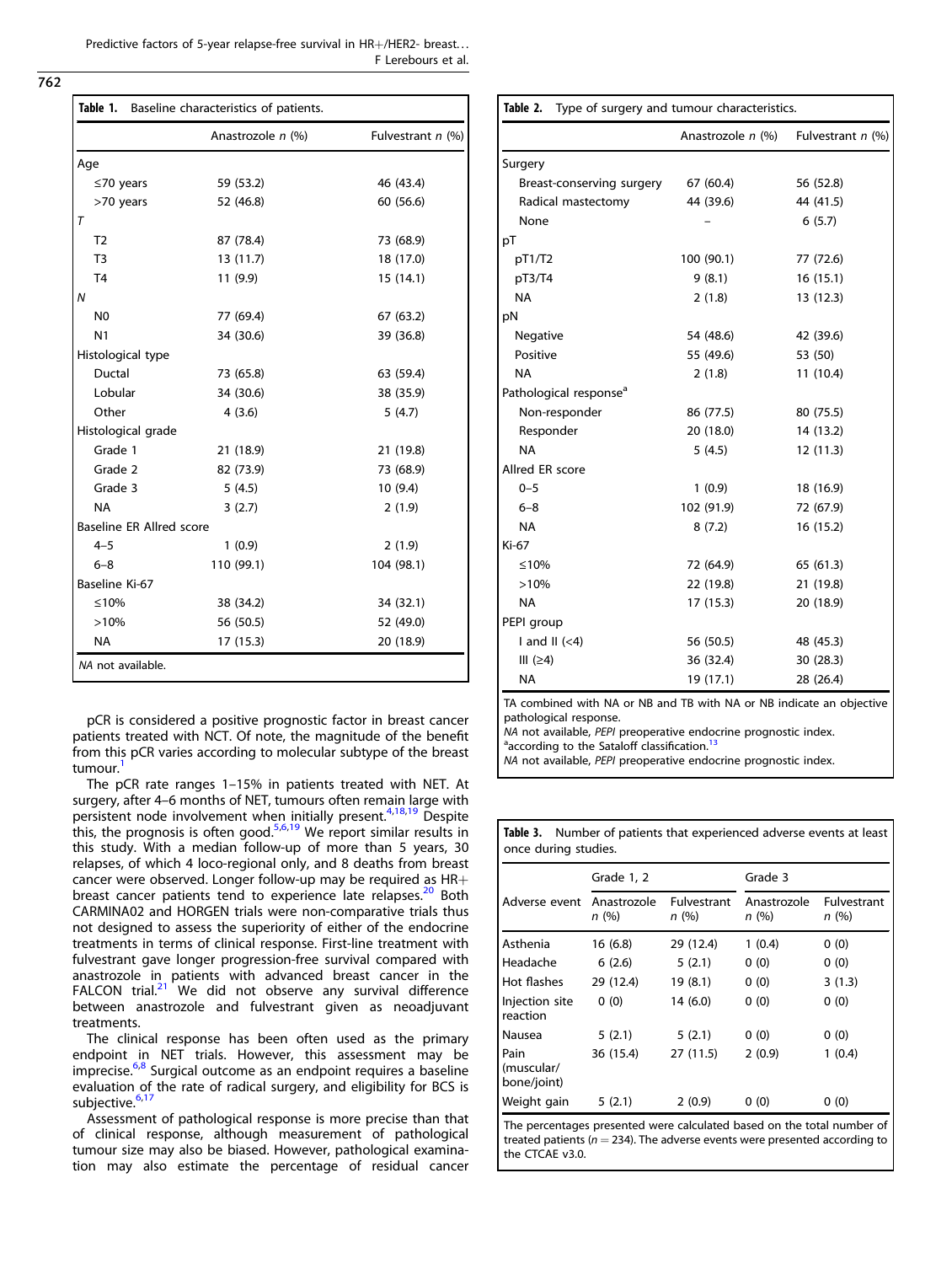|  | <b>Table 4.</b> Prognostic factors of RFS; univariate and multivariate analyses |  |  |  |  |  |  |  |
|--|---------------------------------------------------------------------------------|--|--|--|--|--|--|--|
|--|---------------------------------------------------------------------------------|--|--|--|--|--|--|--|

<span id="page-4-0"></span>

|                                                                 | Univariate analysis |                       |           | Multivariate analysis |  |  |
|-----------------------------------------------------------------|---------------------|-----------------------|-----------|-----------------------|--|--|
| l Covariate                                                     | $p$ value           | Hazard ratio [95% CI] | $p$ value | Hazard ratio [95% CI] |  |  |
| Age (ref ≤70 years old)                                         | 0.6025              | $0.85$ [0.45; 1.59]   |           |                       |  |  |
| Tumour staging (ref T2)                                         | 0.0001              | 3.46 [1.84; 6.49]     | <b>NS</b> |                       |  |  |
| Node staging (ref N0)                                           | 0.3808              | 1.33 [0.70; 2.55]     |           |                       |  |  |
| Histological type (ref ductal)                                  | 0.3620              |                       |           |                       |  |  |
| Lobular carcinoma                                               |                     | 1.54 [0.81; 2.93]     |           |                       |  |  |
| Other                                                           |                     | $0.71$ [0.10; 5.30]   |           |                       |  |  |
| Histological grade (ref I)                                      | 0.9640              | $0.98$ [0.45; 2.14]   |           |                       |  |  |
| Baseline ER Allred score (refs. <sup>5-7</sup> )                | 0.9899              | a                     |           |                       |  |  |
| Baseline Ki-67 (ref ≤10%)                                       | 0.0681              | 2.12 [0.95; 4.73]     | <b>NS</b> |                       |  |  |
| Treatment (ref anastrozole)                                     | 0.4090              | 1.30 [0.69; 2.45]     |           |                       |  |  |
| Study (ref CARMINA02)                                           | 0.1326              | $1.63$ [0.86; 3.10]   | <b>NS</b> |                       |  |  |
| Clinical response (ref OR)                                      | 0.3136              | 1.38 [0.73; 2.61]     |           |                       |  |  |
| Pathological response (ref TA or TB and NA or NB)               | 0.9846              | b                     |           |                       |  |  |
| Pathological tumour size (ref pT1–2) <sup>c</sup>               | 0.0012              | 3.36 [1.61; 7.00]     |           |                       |  |  |
| Node status (ref pN negative)c                                  | 0.0007              | 4.22 [1.84; 7.00]     |           |                       |  |  |
| ER Allred score at surgery (refs. <sup>5-7</sup> ) <sup>c</sup> | 0.1340              | $2.07$ [0.80; 5.39]   |           |                       |  |  |
| Ki-67 at surgery (ref $\leq 10\%$ ) <sup>c</sup>                | 0.0093              | 2.61 [1.27; 5.38]     |           |                       |  |  |
| Adjuvant chemotherapy (ref no)                                  | 0.0167              | 2.27 [1.16-4.43]      | <b>NS</b> |                       |  |  |
| PEPI group (refs I and II)                                      | 0.0004              | 4.40 [1.94; 10.00]    | 0.0069    | 3.33 [1.39; 7.98]     |  |  |

Bold values indicate variables statistically significant with  $p$  value < 0.15 (backward selection) included in the multivariate analysis. Since the proportionality assumption was not satisfied for the variable 'Pathological response', multivariate analysis was stratified on this variable.

ref reference, OR objective response as per RECIST 1.1, NS not statistically significant, PEPI preoperative endocrine prognostic index.

<sup>a</sup>Hazard ratio not calculable because of unbalanced figures (only two ER Allred scores <6-8).

<sup>b</sup>Hazard ratio not calculable (no events were observed in pathological responders).

<sup>c</sup>Factors accounted for in the 'PEPI group' variable.



Fig. 2 RFS curve according to the PEPI groups. PEPI group I: PEPI score = 0; PEPI group II: score <4; PEPI group III: score ≥4.

cellularity.[13](#page-5-0),[22,23](#page-6-0) Both CARMINA02 and HORGEN trials chose the Sataloff classification to assess the pathological response frequency and prognostic value after NET. It should be underlined that the 34 patients who achieved a pathological response were event-free. Hence, we chose to stratify Cox model on this variable. Nevertheless, one limitation of stratified models is that there is no way to carry out inference for the stratification variable, so it was impossible to estimate the prognostic value of the pathological response.

An alternate endpoint in NET trials is the Ki-67 expression score at baseline and under treatment, either after 2–4 weeks or at surgery. $24$  It has been shown to correlate with long-term outcome especially under treatment.<sup>[5,7,](#page-5-0)[24](#page-6-0)</sup>

Survival as an endpoint for NET may be confounding because of the use of adjuvant chemotherapy and/or endocrine therapy, and because of late relapses in HR+ breast cancer patients.<sup>[4,](#page-5-0)2</sup>

The PEPI score, developed within the P024 trial and validated in an independent population from the IMPACT trial, combines assessment of pathological staging, the residual ER Allred and Ki-67 scores.<sup>[5](#page-5-0),[9](#page-5-0),[10](#page-5-0)</sup> Since fulvestrant downregulates ER expression, a modified PEPI score (mPEPI score) including T, nodes and Ki-67 without ER, is being evaluated in the ALTERNATE (NCT01953588) trial that compares neoadjuvant anastrozole vs fulvestrant vs anastrozole  $+f$ ulvestrant. Because of its ongoing prospective assessment, we did not use the modified PEPI score for analyses. Moreover, only one tumour had an ER Allred score 0–2 at surgery, which would have no impact on the prognostic analyses.

In this pooled analysis, PEPI group III (score ≥4) compared with PEPI groups I or II was the only variable significantly associated with worse 5-year RFS on multivariate analysis. Unlike the results of ACOSOG Z1031 trial, no statistically significant survival differences were found between patients with a PEPI score 0 (group I) and those with PEPI score  $> 0$ , although a trend was observed ( $p = 0.06$ , data not shown).<sup>[24](#page-6-0)</sup> This may be due to the sample size since only 27 patients had a PEPI score 0. Patients of PEPI group III should be offered post-neoadjuvant treatments such as chemotherapy. Unfortunately, chemotherapy has poor efficacy in patients eligible for NET, i.e. with ER-rich and low-proliferating tumours.<sup>24</sup> In the present analysis, ten events were observed for patients in PEPI group III who underwent adjuvant chemotherapy and nine for patients in PEPI group III who did not receive adjuvant chemotherapy, suggesting that the addition of PEPI score analysis may not change the patient's outcome. Given the efficacy

763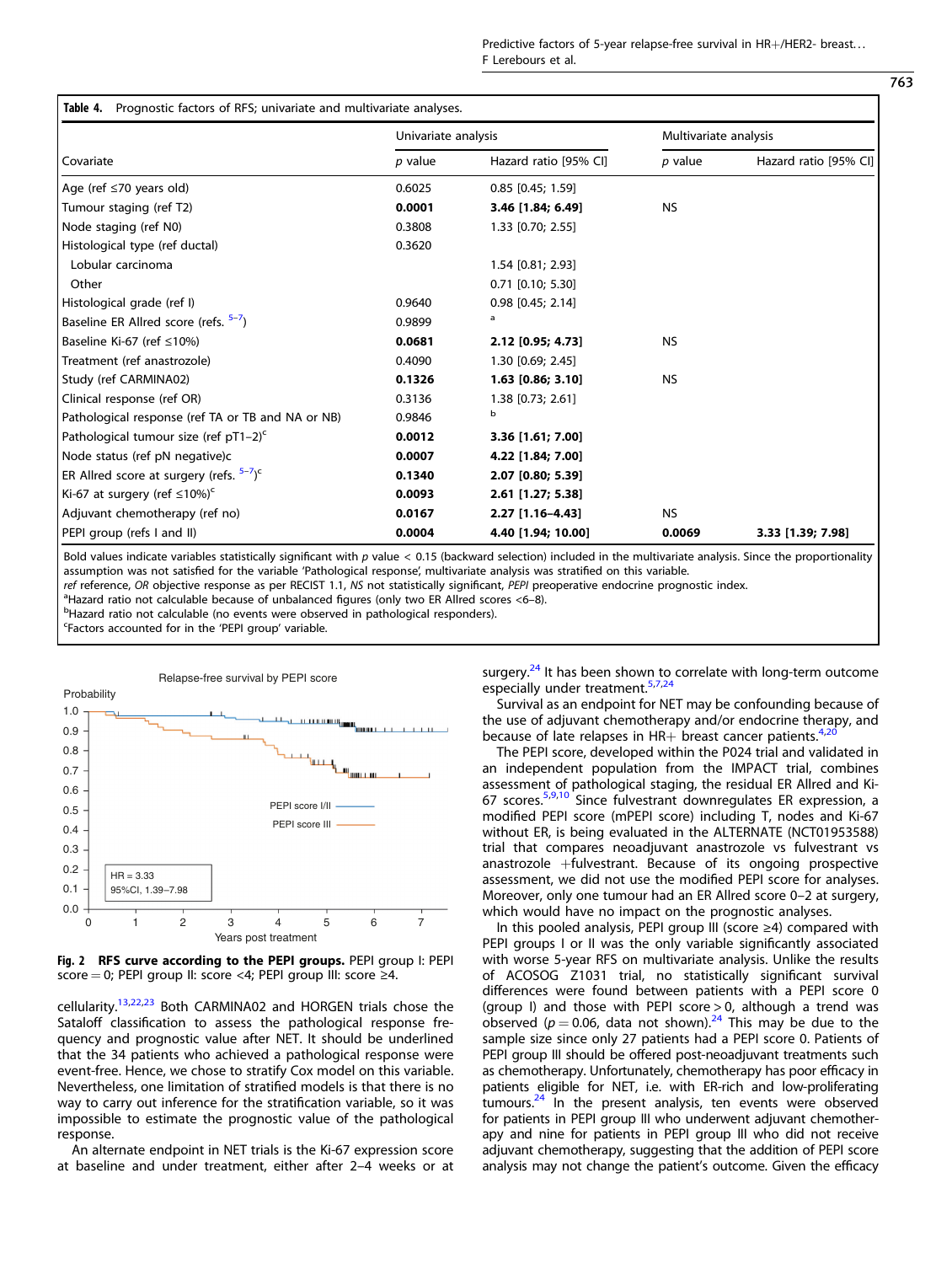<span id="page-5-0"></span>764

of CDK4/6 inhibitors in a metastatic setting, NET could be combined with these targeted therapies like those in the NeoPALAna, PALLET or NeoPal trials.<sup>25-[29](#page-6-0)</sup> The NeoPal trial (NCT02400567) compared anthracycline- and taxane-based chemotherapy with the association of letrozole and palbociclib as neoadjuvant treatments in highrisk luminal breast cancers. $29$  Both treatment arms led to poor pathological response rates, but clinical and biomarker responses were encouraging with letrozole–palbociclib combination, with a much more favourable safety profile. Survival data and PEPI score of NeoPal are under investigation.

The PEPI score was previously shown to be the only factor correlated with 3-year RFS in the CARMINA02 trial.<sup>6</sup> Its prognostic role was also validated in patients from the IMPACT and ACOSOG  $Z$ 1031 trials. $5$ 

#### Conclusions

Postmenopausal HR+/HER2- breast cancer patients receiving NET generally have a favourable outcome. This study further validates the PEPI score as a tool to identify a subset of patients with poorer prognosis who are candidates for further additional treatments. We encourage the use of this score in NET clinical trials as well as 'real-life' setting.

### ACKNOWLEDGEMENTS

We thank all participating patients.

#### AUTHOR CONTRIBUTIONS

F.L., M.D., H.B., S.R., M-A.M-R., C.T.d.L., J.Y.P., C.B.C., L.V-B., T.d.l.M.R., F.D., T.B. and N.Q-T. recruited and managed patients. V.B., G.M.G. and B.S. reviewed all pathological slides. J.L. was responsible for the acquisition of the CARMINA02 data. F.L., M.P., E.F., S.M.P. and J.L. analysed and interpreted the data. M.P. and E.F. did the statistical analysis of the results. F.L. prepared the draft of the paper. F.L., M.P., N.Q-T. and J.L. were responsible for the paper editing. All authors revised the paper and approved the final paper.

# ADDITIONAL INFORMATION

Ethics approval and consent to participate All patients provided written informed consent, and the Ethical Committee—Ile de France VIII approved the CARMINA study, and the Ethical Committee Sud-Ouest et Outre-Mer III approved the HORGEN study. The studies were performed in accordance with the Declaration of Helsinki, EU clinical trial directives (2001/20/CE) and Good Clinical Practice guidelines.

#### Consent to publish N/A

Data availability Data supporting the results reported in the article can be found at UNICANCER datacenter in Montpellier, France for CARMINA02 study, and in Bergonié Institute, Bordeaux, France for HORGEN study. Data analysis has been performed in the Clinical and Epidemiological Research Unit, Institut Bergonié, INSERM CIC 14.01, Bordeaux, France.

Competing interests J.Y.P. is a member of the BJC editorial board. The other authors made no disclosures.

Funding information With the financial support of AstraZeneca, the funding source had no role in the design of the studies, the collection, analysis or interpretation of the data or in the writing of the paper. CARMINA02 study was sponsored by UNICANCER; HORGEN study was sponsored by Institut Bergonié.

Supplementary information is available for this paper at [https://doi.org/10.1038/](https://doi.org/10.1038/s41416-020-0733-x) [s41416-020-0733-x](https://doi.org/10.1038/s41416-020-0733-x).

Note This work is published under the standard license to publish agreement. After 12 months the work will become freely available and the license terms will switch to a Creative Commons Attribution 4.0 International (CC BY 4.0).

Publisher's note Springer Nature remains neutral with regard to jurisdictional claims in published maps and institutional affiliations.

# **REFERENCES**

- 1. Cortazar, P., Zhang, L., Untch, M., Mehta, K., Costantino, J. P., Wolmark, N. et al. Pathological complete response and long-term clinical benefit in breast cancer: the CTNeoBC pooled analysis. Lancet 384, 164-172 (2014).
- 2. Coates, A. S., Winer, E. P., Goldhirsch, A., Gelber, R. D., Gnant, M., Piccart-Gebhart, M. et al. Tailoring therapies–improving the management of early breast cancer: St Gallen International Expert Consensus on the Primary Therapy of Early Breast Cancer 2015. Ann. Oncol. 26, 1533–1546 (2015).
- 3. Senkus, E., Kyriakides, S., Ohno, S., Penault-Llorca, F., Poortmans, P., Rutgers, E. et al. Primary breast cancer: ESMO Clinical Practice Guidelines for diagnosis, treatment and follow-up. Ann. Oncol. 26(Suppl. 5), v8–v30 (2015).
- 4. Spring, L. M., Gupta, A., Reynolds, K. L., Gadd, M. A., Ellisen, L. W., Isakoff, S. J. et al. Neoadjuvant endocrine therapy for estrogen receptor-positive breast cancer: a systematic review and meta-analysis. JAMA Oncol. 2, 1477–1486 (2016).
- 5. Ellis, M. J., Tao, Y., Luo, J., A'Hern, R., Evans, D. B., Bhatnagar, A. S. et al. Outcome prediction for estrogen receptor-positive breast cancer based on postneoadjuvant endocrine therapy tumor characteristics. J. Natl. Cancer Inst. 100, 1380–1388 (2008).
- 6. Lerebours, F., Rivera, S., Mouret-Reynier, M. A., Alran, S., Venat-Bouvet, L. et al. Randomized phase 2 neoadjuvant trial evaluating anastrozole and fulvestrant efficacy for postmenopausal, estrogen receptor-positive, human epidermal growth factor receptor 2-negative breast cancer patients: results of the UNICANCER CARMINA 02 French trial (UCBG 0609). Cancer 122, 3032–3040 (2016).
- 7. Dowsett, M., Smith, I. E., Ebbs, S. R., Dixon, J. M., Skene, A., A'Hern, R. et al. Prognostic value of Ki67 expression after short-term presurgical endocrine therapy for primary breast cancer. J. Natl. Cancer Inst. 99, 167-170 (2007).
- 8. Dowsett, M., Ebbs, S. R., Dixon, J., Skene, A., Griffith, C., Boeddinghaus, I. et al. Biomarker changes during neoadjuvant anastrozole, tamoxifen, or the combination: influence of hormonal status and HER-2 in breast cancer—a study from the IMPACT trialists. J. Clin. Oncol. 23, 2477–2492 (2005).
- 9. Eiermann, W., Paepke, S., Appfelstaedt, J., Llombart-Cussac, A., Eremin, J., Vinholes, J. et al. Preoperative treatment of postmenopausal breast cancer patients with letrozole: a randomized double-blind multicenter study. Ann. Oncol. 12, 1527–1532 (2001).
- 10. Smith, I. E., Dowsett, M., Ebbs, S. R., Dixon, J. M., Skene, A., Blohmer, J. U. et al. IMPACT Trialists Group. Neoadjuvant treatment of postmenopausal breast cancer with anastrozole, tamoxifen, or both in combination: the Immediate Preoperative Anastrozole, Tamoxifen, or Combined With Tamoxifen (IMPACT) multicenter double-blind randomized trial. J. Clin. Oncol. 23, 5108–5116 (2005).
- 11. Quenel-Tueux, N., Debled, M., Rudewicz, J., MacGrogan, G., Pulido, M., Mauriac, L. et al. Clinical and genomic analysis of a randomised phase II study evaluating anastrozole and fulvestrant in postmenopausal patients treated for large operable or locally advanced hormone-receptor-positive breast cancer. Br. J. Cancer 113, 585–594 (2015).
- 12. Therasse, P., Arbuck, S. G., Eisenhauer, E. A., Wanders, J., Kaplan, R. S., Rubinstein, L. et al. New guidelines to evaluate the response to treatment in solid tumors. European Organization for Research and Treatment of Cancer, National Cancer Institute of the United States, National Cancer Institute of Canada. J. Natl. Cancer Inst. 92, 205–216 (2000).
- 13. Sataloff, D. M., Mason, B. A., Prestipino, A. J., Seinige, U. L., Lieber, C. P. & Baloch, Z. Pathologic response to induction chemotherapy in locally advanced carcinoma of the breast: a determinant of outcome. J. Am. Coll. Surg. 180, 297–306 (1995).
- 14. Dowsett, M., Nielsen, T. O., A'Hern, R., Bartlett, J., Coombes, R. C., Cuzick, J. et al. Assessment of Ki67 in breast cancer: recommendations from the International Ki67 inBreast Cancer Working Group. J. Natl. Cancer Inst. 103, 1656–1664 (2011).
- 15. Gourgou-Bourgade, S., Cameron, D., Poortmans, P., Asselain, B., Azria, D., Cardoso, F. et al. Guidelines for time-to-event end point definitions in breast cancer trials: results of the DATECAN initiative (Definition for the Assessment of Time-to-event Endpoints in CANcer trials). Ann. Oncol. 26, 2505–2506 (2015).
- 16. Cataliotti, L., Buzdar, A. U., Noguchi, S., Bines, J., Takatsuka, Y., Petrakova, K. et al. Comparison of anastrozole versus tamoxifen as preoperative therapy in postmenopausal women with hormone receptor–positive breast cancer. The Pre-Operative "Arimidex" Compared to Tamoxifen (PROACT) trial. Cancer 106, 2095–2103 (2006).
- 17. Ellis, M. J., Suman, V. J., Hoog, J., Lin, L., Snider, J., Prat, A. et al. Randomized phase II neoadjuvant comparison between letrozole, anastrozole, and exemestane for postmenopausal women with estrogen receptor-rich stage 2 to 3 breast cancer: clinical and biomarker outcomes and predictive value of the baseline PAM50-based intrinsic subtype-ACOSOG Z1031. J. Clin. Oncol. 29, 2342-2349 (2011).
- 18. Allevi, G., Strina, C., Andreis, D., Zanoni, V., Bazzola, L., Bonardi, S. et al. Increased pathological complete response rate after a long-term neoadjuvant letrozole